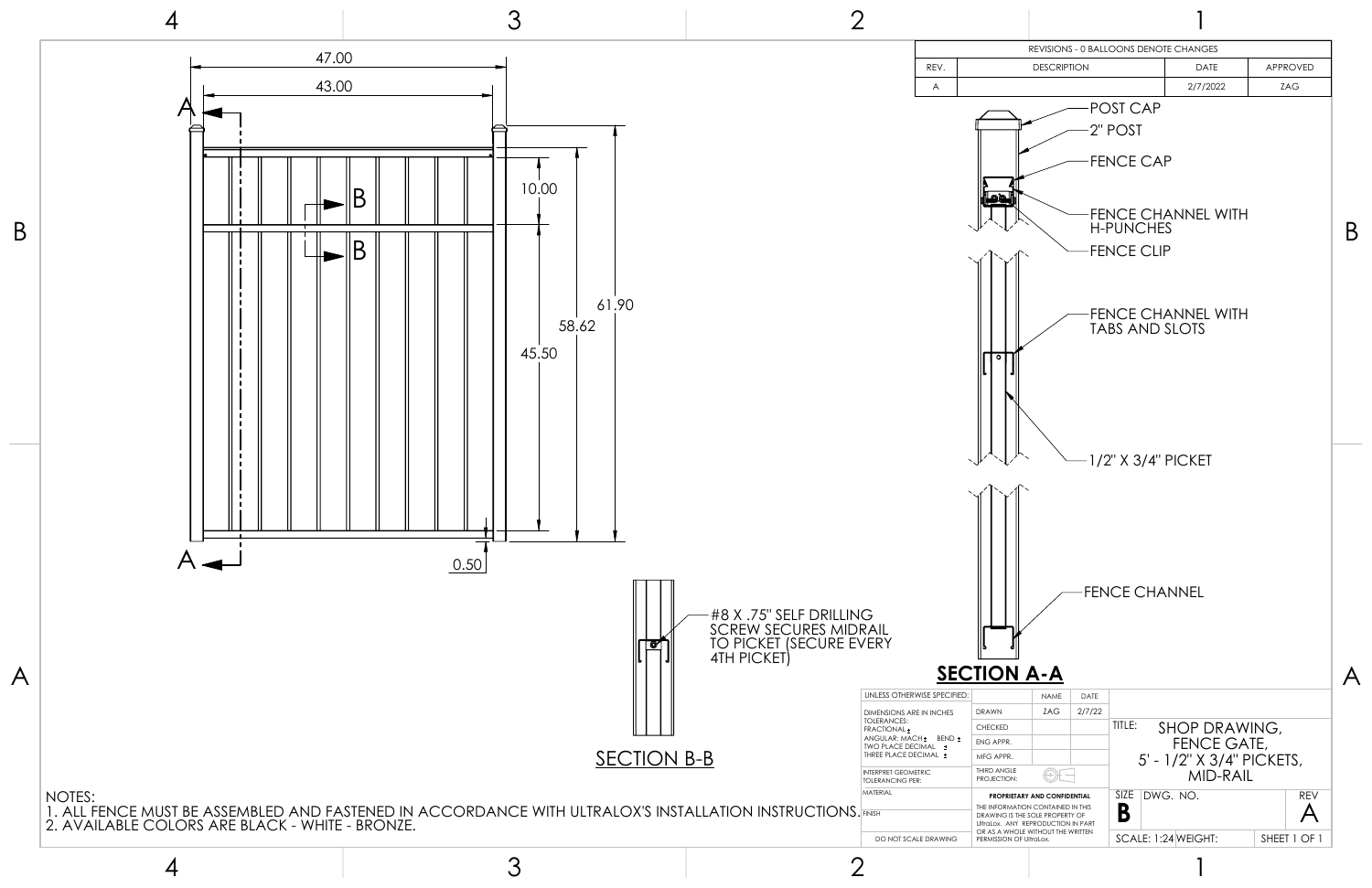



4



3

2

2



1

## UNLESS OTHERWISE SPECIFIED:



| DIMENSIONS ARE IN INCHES<br>TOLERANCES:<br><b>FRACTIONAL</b><br>ANGULAR: MACH + BEND +<br>TWO PLACE DECIMAL<br>$\pm$ | DRAWN                                                     |
|----------------------------------------------------------------------------------------------------------------------|-----------------------------------------------------------|
|                                                                                                                      | <b>CHECKED</b>                                            |
|                                                                                                                      | <b>ENG APPR.</b>                                          |
| THREE PLACE DECIMAL +                                                                                                | MFG APPR.                                                 |
| <b>INTERPRET GEOMETRIC</b><br><b>TOLERANCING PER:</b>                                                                | THIRD ANGLE<br><b>PROJECTION:</b>                         |
| MATFRIAI                                                                                                             | <b>PROPRIET</b>                                           |
| <b>FINISH</b>                                                                                                        | <b>THE INFORMA</b><br><b>DRAWING IST</b><br>UltraLox. ANY |
| DO NOT SCAI E DRAWING                                                                                                | OR AS A WHO<br>PERMISSION C                               |
|                                                                                                                      |                                                           |